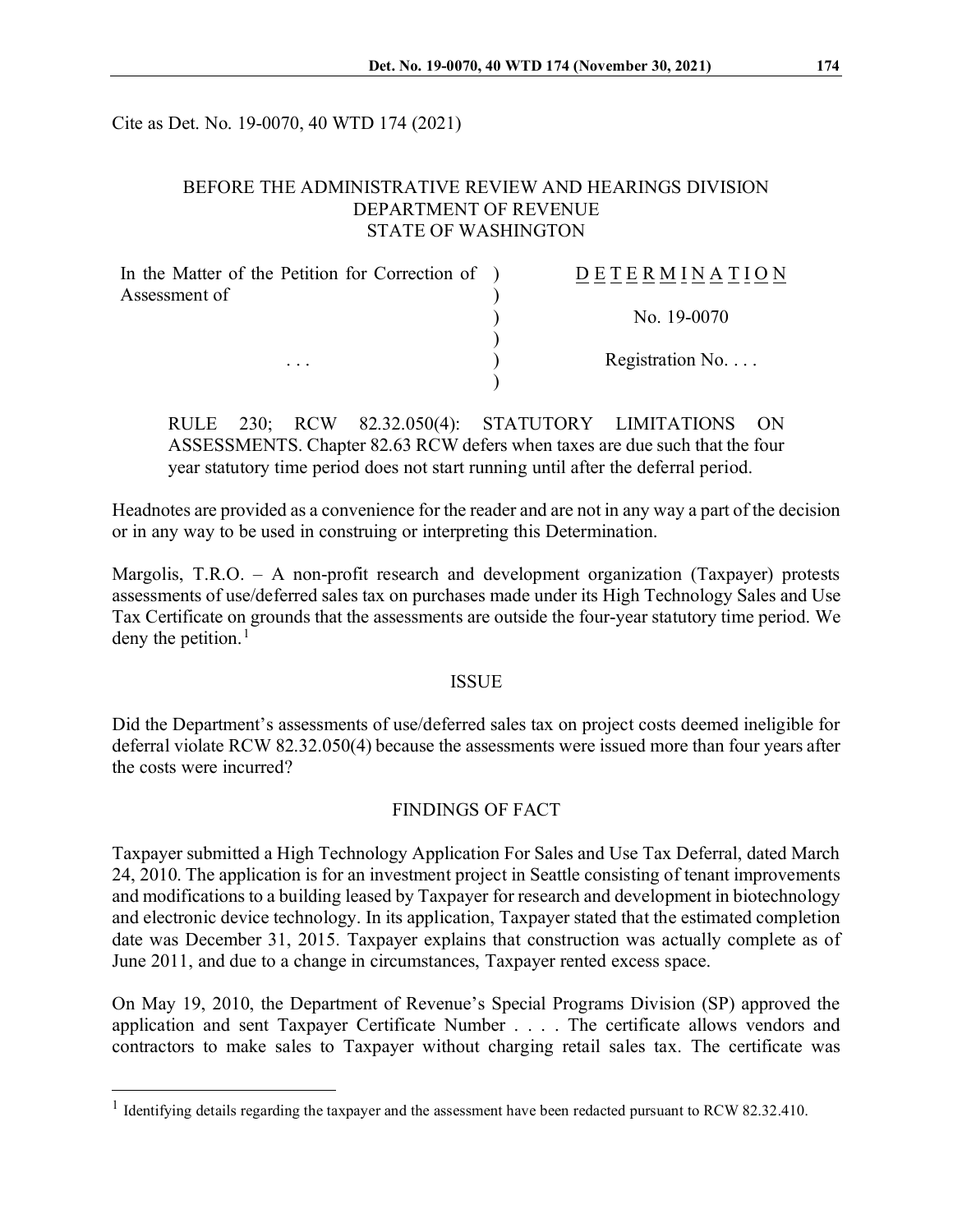effective from March 24, 2010, through December 31, 2015. On December 4, 2015, SP sent Taxpayer a letter stating that the estimated project completion date was approaching, asked whether the project will be complete by the due date, and explained that once the project is complete, it will be referred for partial audit. In February, 2016, Taxpayer notified the Department that the project was complete as of December 31, 2015.

On April 21, 2016, the Department's Audit Division (Audit) toured Taxpayer's facility, and Taxpayer subsequently provided records regarding the project. In 2016, Audit certified that the project was operationally completed but found that a portion of the project was ineligible. Because the building was used partly for purposes that did not qualify under the deferral program, and Audit could not identify non-qualifying items through separate accounting, it determined the applicable tax deferral by apportioning costs. Audit determined that Taxpayer had incurred non-qualifying costs in 2010 and 2011, and on February 16, 2018, assessed Taxpayer \$ . . . . The assessment is composed of \$ . . . is use/deferred sales tax, \$ . . . in interest, and \$ . . . in 5% assessment penalty. On February 14, 2018, Audit also issued a deferred assessment against Taxpayer, explaining that if deferral program requirements are met, this assessment will be waived. The deferred assessment is composed of \$ . . . in use/deferred sales tax for 2010 and 2011. Taxpayer petitioned for correction of both assessments on grounds that, absent a waiver extending the period of limitations, Taxpayer cannot be held liable for 2010 and 2011 taxes.

## ANALYSIS

RCW 82.63.045 establishes a tax deferral for qualified investment projects, and provides for repayment as follows (in pertinent part):

If . . . the department finds that an investment project is used for purposes other than qualified research and development or pilot scale manufacturing at any time during the calendar year in which the investment project is certified by the department as having been operationally completed, or at any time during any of the seven succeeding calendar years, a portion of deferred taxes is immediately due according to the following schedule:

| Year in which use occurs | % of deferred taxes due |
|--------------------------|-------------------------|
|                          | 100%                    |
| 2                        | 87.5%                   |
| 3                        | 75%                     |
|                          | 62.5%                   |
| 5                        | 50%                     |
| 6                        | 37.5%                   |
|                          | 25%                     |
|                          | 12.5%                   |

RCW 82.63.045(2)(a).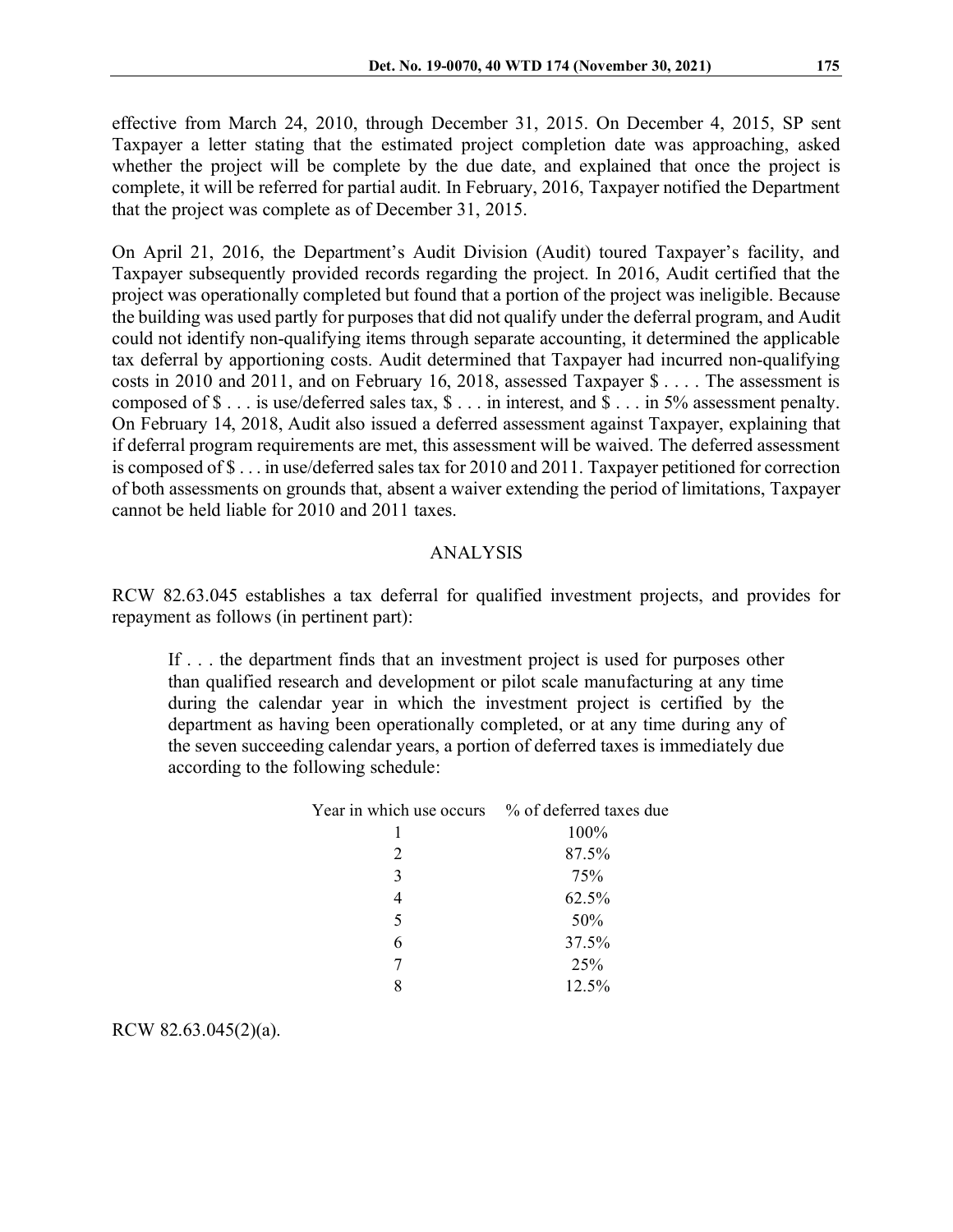WAC 458-20-24003 (Rule 24003) is the administrative rule regarding tax incentives for high technology businesses. Rule 24003(11) explains the process for certifying that the project is complete as follows:

# (11) **What should a recipient of a tax deferral do when its investment project is operationally complete?**

(a) When the building . . . is ready for use . . . the recipient must notify the special programs division in writing that the eligible investment project is operationally complete. The department must, after appropriate investigation: Certify that the project is operationally complete; not certify the project; or certify only a portion of the project. The certification will include the year in which the project is operationally complete. . . .

(b) If all or any portion of the project is not certified, the recipient must repay all or a proportional part of the deferred taxes. The department will notify the recipient of the amount due, including interest, and the due date.

RCW 82.32.050 states as follows:

(4) No assessment or correction of an assessment for additional taxes, penalties, or interest *due* may be made by the department more than four years after the close of the tax year, except (a) against a taxpayer who has not registered as required by this chapter, (b) upon a showing of fraud or of misrepresentation of a material fact by the taxpayer, or (c) where a taxpayer has executed a written waiver of such limitation. The execution of a written waiver shall also extend the period for making a refund or credit as provided in RCW 82.32.060(2).

RCW 82.32.050(4) (italics added.)

The term "due" is defined as: "Immediately enforceable < payment is due on delivery >." Black's Law Dictionary ( $9<sup>th</sup>$  ed. 2009). In this matter, Taxpayer's payments of use/deferred retail sales tax were not "due" upon purchases at the times of the purchases, as when the tax would normally be due, because the tax deferral program for high-technology businesses had deferred the payments of taxes. *See* Black's Law Dictionary (9<sup>th</sup> ed. 2009) ("Defer" is defined as, "To postpone; to delay  $\leq$  to defer taxes to another year  $\geq$ ."); *see also* RCW 82.63.045(2)(a). Only when a portion of the project was not certified was Taxpayer required to repay part of the deferred taxes. *Id*.; Rule 24003(11). Because the Department certified the project operationally complete in 2016, and at that time found that part of the project was used for non-qualifying purposes, the four-year nonclaim period in RCW 82.32.050(4) on taxes due for the not certified portion started running in 2016. The 2018 assessment for the not certified portion was well within the four-year period. Similarly, Taxpayer may be timely assessed taxes if it is later determined not to qualify for the deferral, in accord with RCW 82.63.045(2)(a), regardless of whether the costs were incurred outside the four-year period.

Taxpayer argues that RCW 82.32.050 and WAC 458-20-230(2), which provide that assessments must be made within four years after the year in which the tax was incurred, contain no exceptions